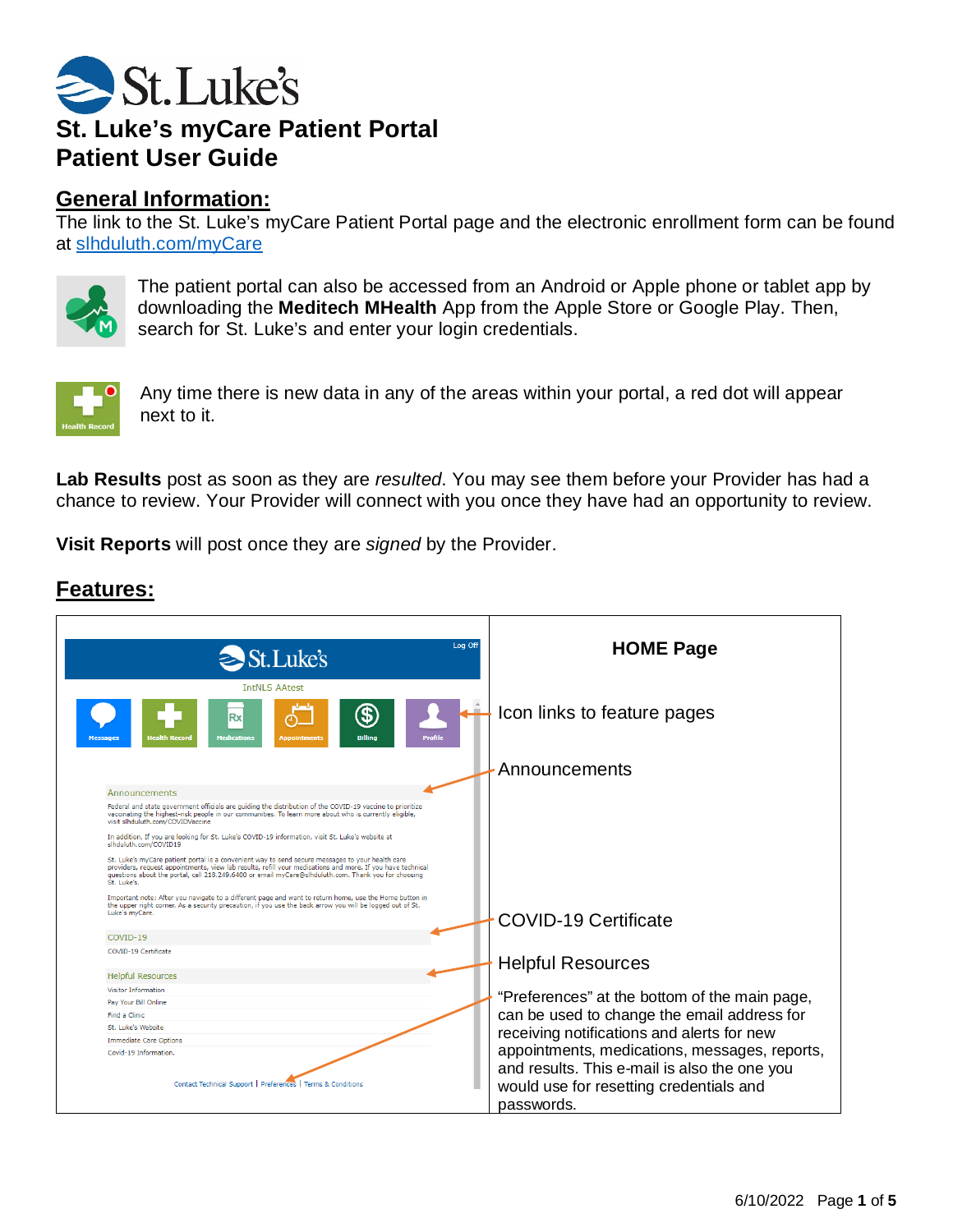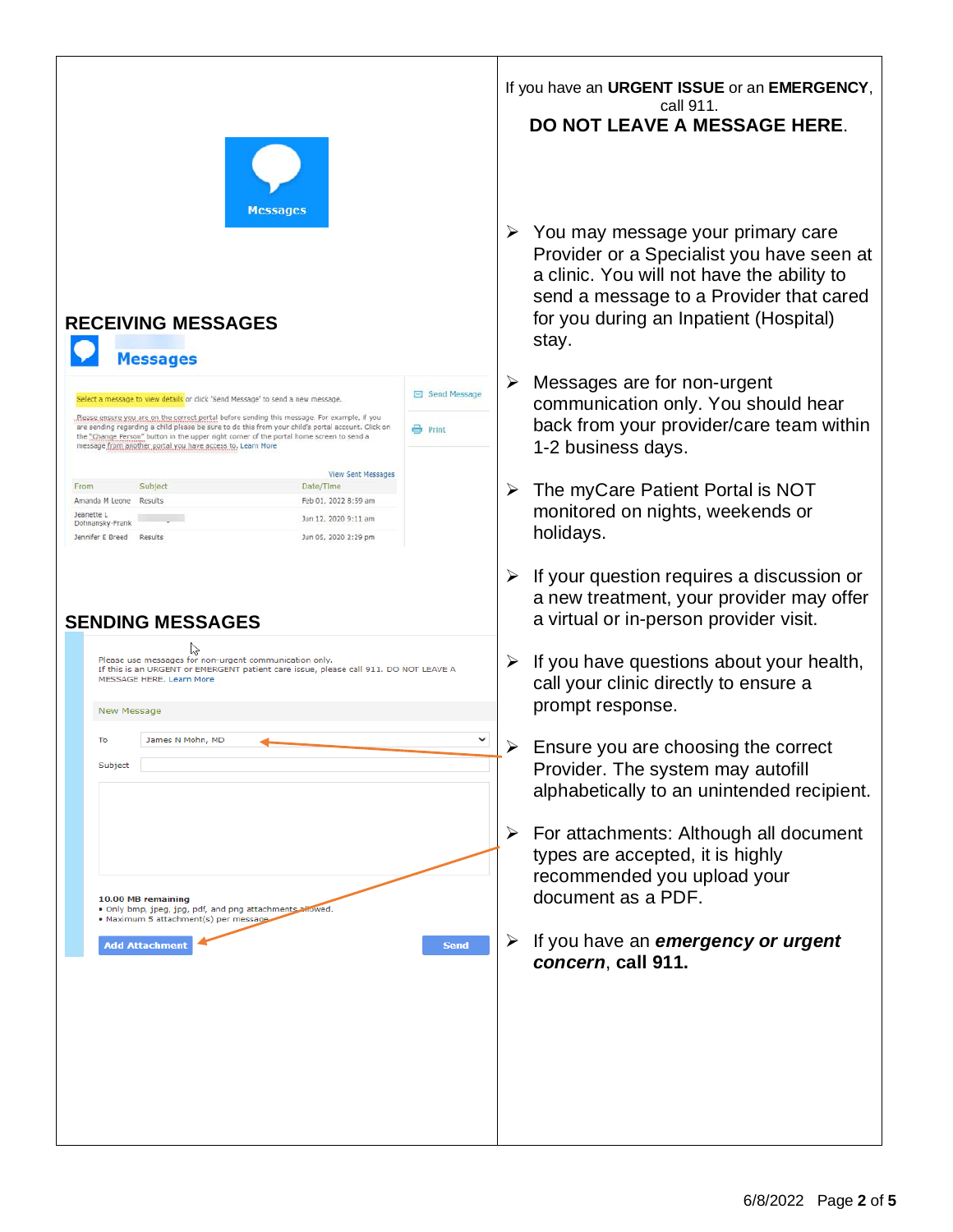

## **Return to List of Reports**



- $\triangleright$  The Health Summary tab can be used to see all of your information listed below:
	- Demographics
	- Chief complaint/reason for visit
	- Visit history
	- Medications (Admission & Discharge)
	- Allergies & Conditions
	- Reports visit notes, diagnostic imaging reports\*\*
	- **Documents**
	- **Immunizations**
	- Questionnaires
	- Medical history
	- Care provision
	- Health concerns
	- **Encounters**
	- Recent diagnosis
	- **Assessments**
	- Vital signs
	- Letters (within Documents)\*
	- Care team
	- Support team
	- Insurance providers
	- Plan of treatment
	- Social history
	- Problems
	- Procedures
	- Results Laboratory tests *Click on the most recent Result line to see a historical list of results.*

\*Look in the Letters tab within the Documents sub-page to check if your Provider sent a letter with an explanation of results.

\*\*Some report types, such as echocardiograms, EKG tracings, endoscopy reports, and certain operative reports are not available. If you are not finding a specific report, please request a copy from: **www.slhduluth.com/medicalrecords**

If you click the print icon and experience printing problems, try clicking on the download icon instead. If the document downloads successfully, it can be opened and printed from your computer's default PDF viewer.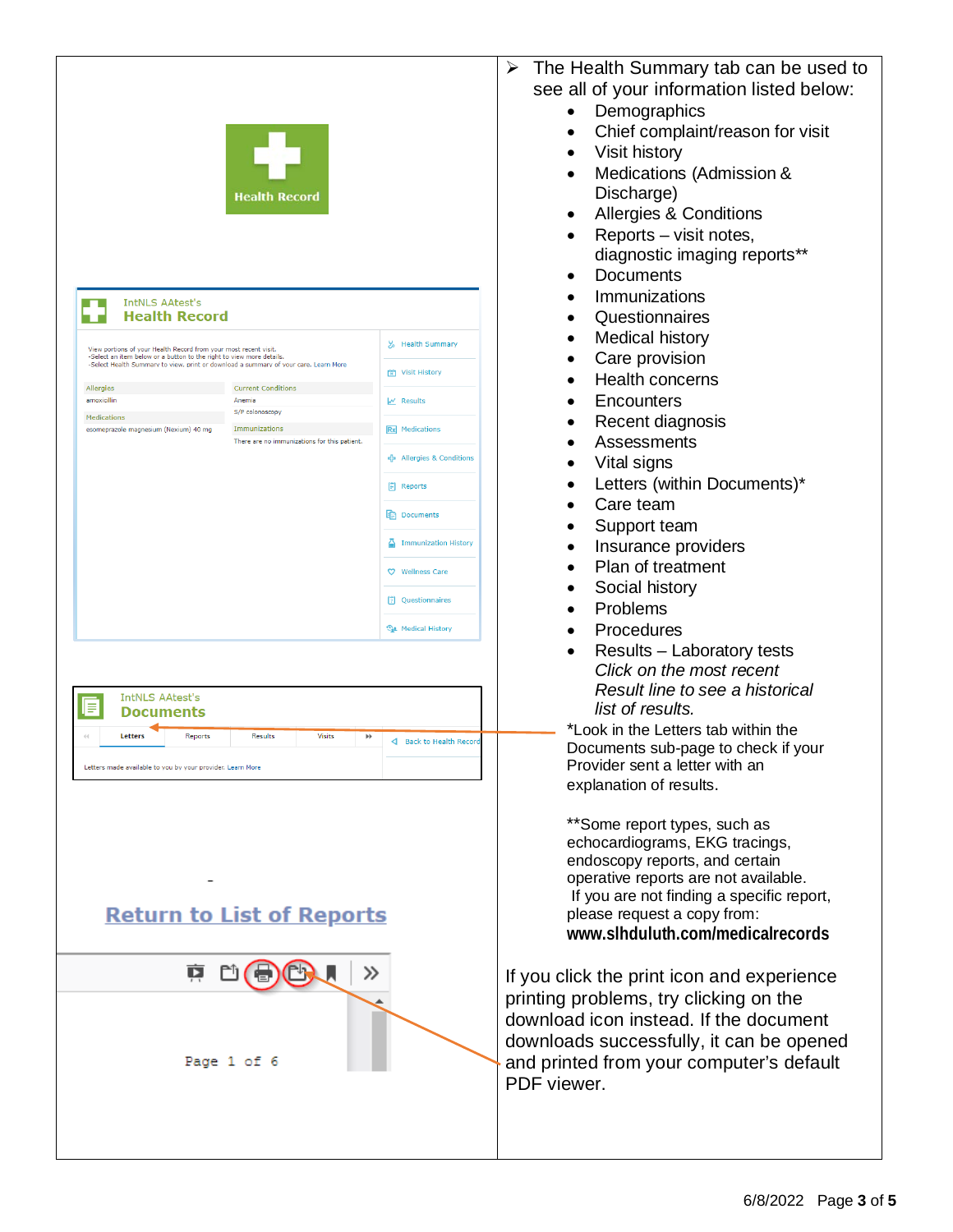